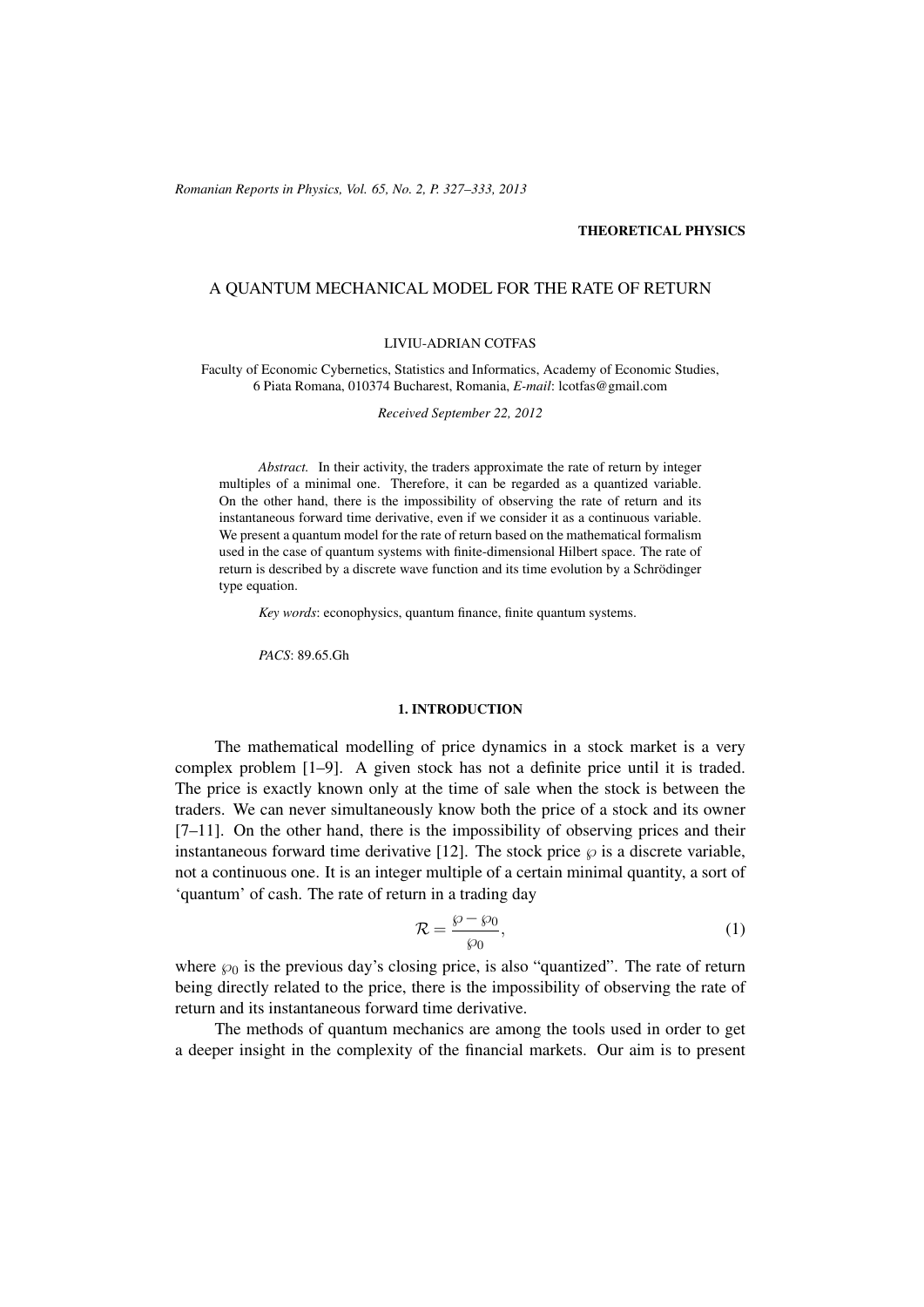a quantum model for the rate of return. We shall take into consideration only the case of stock markets with price limit rule: the rate of return in a trading day can not exceed a fixed limit  $\pm q\%$  (for example, in most Chinese stock markets  $q = 10$ ). By choosing 1% as a 'quantum' for the rate of return, the set of all the possible values of R is

$$
\mathcal{L} = \{-q, -q+1, \dots, q-1, q\}.
$$

### 2. A FINITE-DIMENSIONAL QUANTUM MODEL

Let  $d= 2q+1$ . The space H of all the functions

$$
\psi:\mathcal{L}\longrightarrow\mathbb{C}
$$

considered together with the scalar product

$$
\langle \psi, \varphi \rangle = \sum_{n = -q}^{q} \overline{\psi(n)} \, \varphi(n) \tag{2}
$$

is a d-dimensional Hilbert space isomorphic to  $\mathbb{C}^d$ . For each function  $\psi$  we use Dirac's notation  $|\psi\rangle$  as an alternative notation, and the notation  $\langle \psi |$  for the linear form

$$
\langle \psi | : \mathcal{H} \longrightarrow \mathbb{C} : |\varphi\rangle \mapsto \langle \psi | \varphi \rangle.
$$

The normalized function corresponding to  $\psi \neq 0$ , namely,

$$
\Psi: \mathcal{L} \longrightarrow \mathbb{C}, \qquad \Psi(n) = \frac{1}{\sqrt{\langle \psi, \psi \rangle}} \psi(n) \tag{3}
$$

satisfies the relation

$$
\sum_{n=-q}^{q} |\Psi(n)|^2 = 1.
$$
 (4)

Following the analogy with the case of quantum systems [13, 14], we describe the 'state of our financial system' by a normalized function  $\Psi:\mathcal{L}\longrightarrow\mathbb{C}$  and consider that

 $|\Psi(n)|^2$ 

represents the probability to have a return rate equal to  $n\%$ .

The set of functions  $\{|\delta_n\rangle\}_{n=-q}^q$ , where

$$
\delta_n : \mathcal{L} \longrightarrow \mathbb{C}, \qquad \delta_n(k) = \begin{cases} 1 & \text{for } k = n \\ 0 & \text{for } k \neq n \end{cases} \tag{5}
$$

is an orthonormal basis in  $H$ , that is, we have the relations

$$
\sum_{n=-q}^{q} |\delta_n\rangle\langle\delta_n| = \mathbb{I} \quad \text{and} \quad \langle\delta_n|\delta_m\rangle = \begin{cases} 1 & \text{for } n=m\\ 0 & \text{for } n \neq m \end{cases} \tag{6}
$$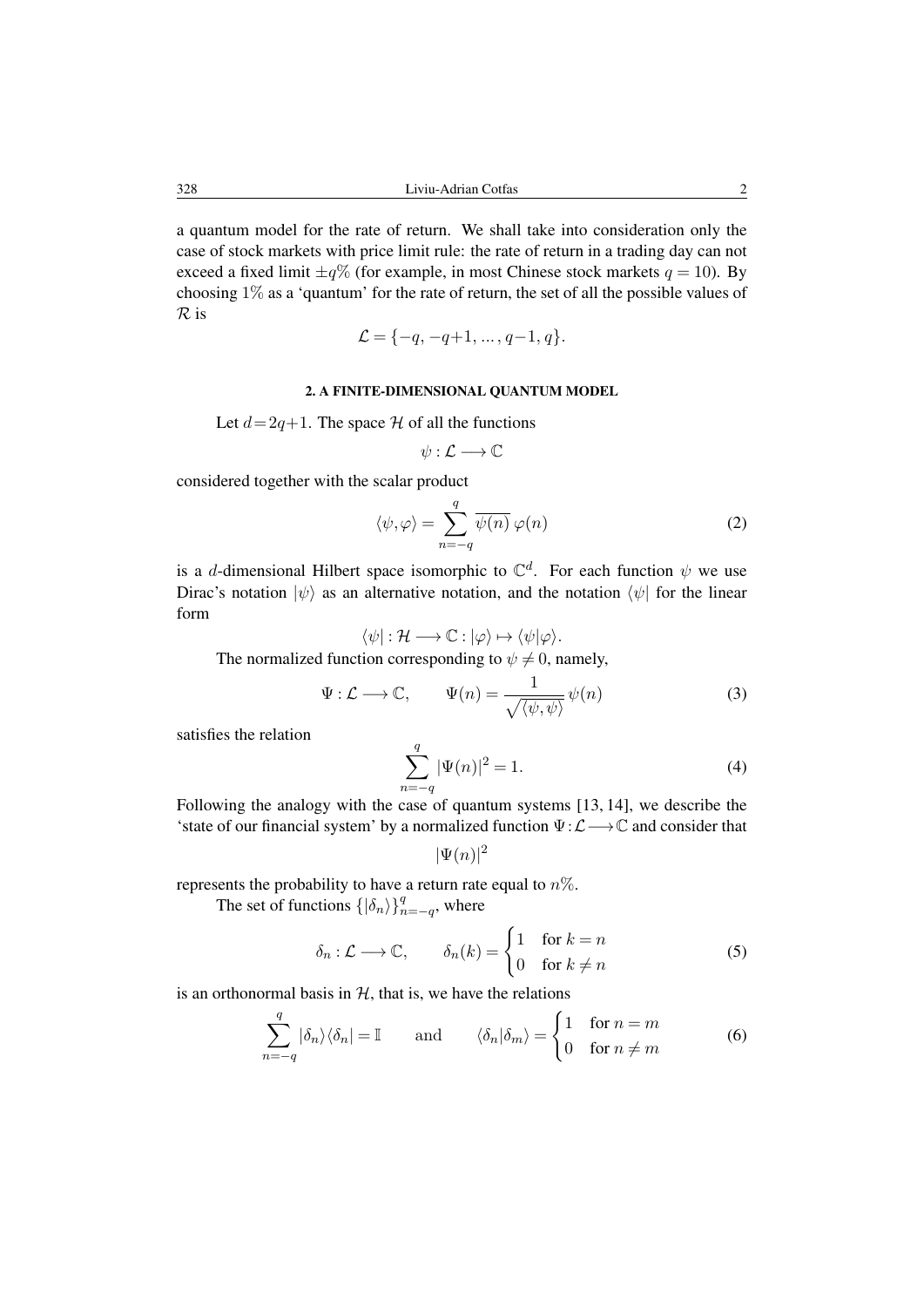where  $\mathbb{I}: \mathcal{H} \to \mathcal{H}$  is the identity operator  $\mathbb{I}|\psi\rangle = |\psi\rangle$ . Since  $\langle \delta_n | \psi \rangle = \psi(n)$ , we have

$$
|\psi\rangle = \sum_{n=-q}^{q} \psi(n) |\delta_n\rangle \quad \text{and} \quad \langle \psi | = \sum_{n=-q}^{q} \overline{\psi(n)} \langle \delta_n |. \tag{7}
$$

By following the analogy with the case of quantum systems [13, 14], we define the Hermitian operator corresponding to the *rate of return* as

$$
\hat{\mathcal{R}}: \mathcal{H} \longrightarrow \mathcal{H}, \qquad \hat{\mathcal{R}} = \sum_{n=-q}^{q} n \left| \delta_n \right\rangle \left\langle \delta_n \right| \tag{8}
$$

that is, in terms of functions, as

$$
\mathcal{H} \longrightarrow \mathcal{H} : \Psi \mapsto \hat{\mathcal{R}} \Psi \qquad \text{with} \qquad (\hat{\mathcal{R}} \Psi)(n) = n \Psi(n). \tag{9}
$$

The function  $|\delta_n\rangle$  is an eigenfunction of  $\hat{\mathcal{R}}$  corresponding to the eigenvalue n

$$
\hat{\mathcal{R}}|\delta_n\rangle = n|\delta_n\rangle. \tag{10}
$$

The finite Fourier transform

$$
\mathcal{F} : \mathcal{H} \longrightarrow \mathcal{H}, \qquad \mathcal{F} = \frac{1}{\sqrt{d}} \sum_{k,n=-q}^{q} e^{-\frac{2\pi i}{d}kn} |\delta_k\rangle \langle \delta_n| \tag{11}
$$

is a unitary transformation. Its inverse is the adjoint transformation

$$
\mathcal{F}^+:\mathcal{H}\longrightarrow\mathcal{H},\qquad\mathcal{F}^+=\frac{1}{\sqrt{d}}\sum_{k,n=-q}^q e^{\frac{2\pi i}{d}kn}|\delta_k\rangle\langle\delta_n|\qquad(12)
$$

and

$$
|\psi\rangle = \mathcal{F}^+|\varphi\rangle \qquad \Longrightarrow \qquad \langle \psi| = \langle \varphi| \mathcal{F}. \tag{13}
$$

The set of functions  $\{|\tilde{\delta}_n\rangle\}_{n=-q}^q$ , where  $|\tilde{\delta}_n\rangle = \mathcal{F}^+|\delta_n\rangle$ , that is,

$$
\tilde{\delta}_n : \mathcal{L} \longrightarrow \mathbb{C}, \qquad \tilde{\delta}_n(k) = \frac{1}{\sqrt{d}} e^{\frac{2\pi i}{d}kn} \tag{14}
$$

is an orthonormal basis in  $H$ , that is, we have the relations

$$
\sum_{n=-q}^{q} |\tilde{\delta}_n\rangle\langle\tilde{\delta}_n| = \mathbb{I} \quad \text{and} \quad \langle\tilde{\delta}_n|\tilde{\delta}_m\rangle = \begin{cases} 1 & \text{for } n=m\\ 0 & \text{for } n \neq m. \end{cases} \tag{15}
$$

We define the operator corresponding to the *trend of the rate of return*, namely,

$$
\hat{\mathcal{T}}: \mathcal{H} \longrightarrow \mathcal{H}, \qquad \hat{\mathcal{T}} = \sum_{n=-q}^{q} n \left| \tilde{\delta}_n \right\rangle \left\langle \tilde{\delta}_n \right| \tag{16}
$$

by following the analogy with the operator corresponding to the momentum in the case of the quantum systems with finite-dimensional Hilbert space [14]. The function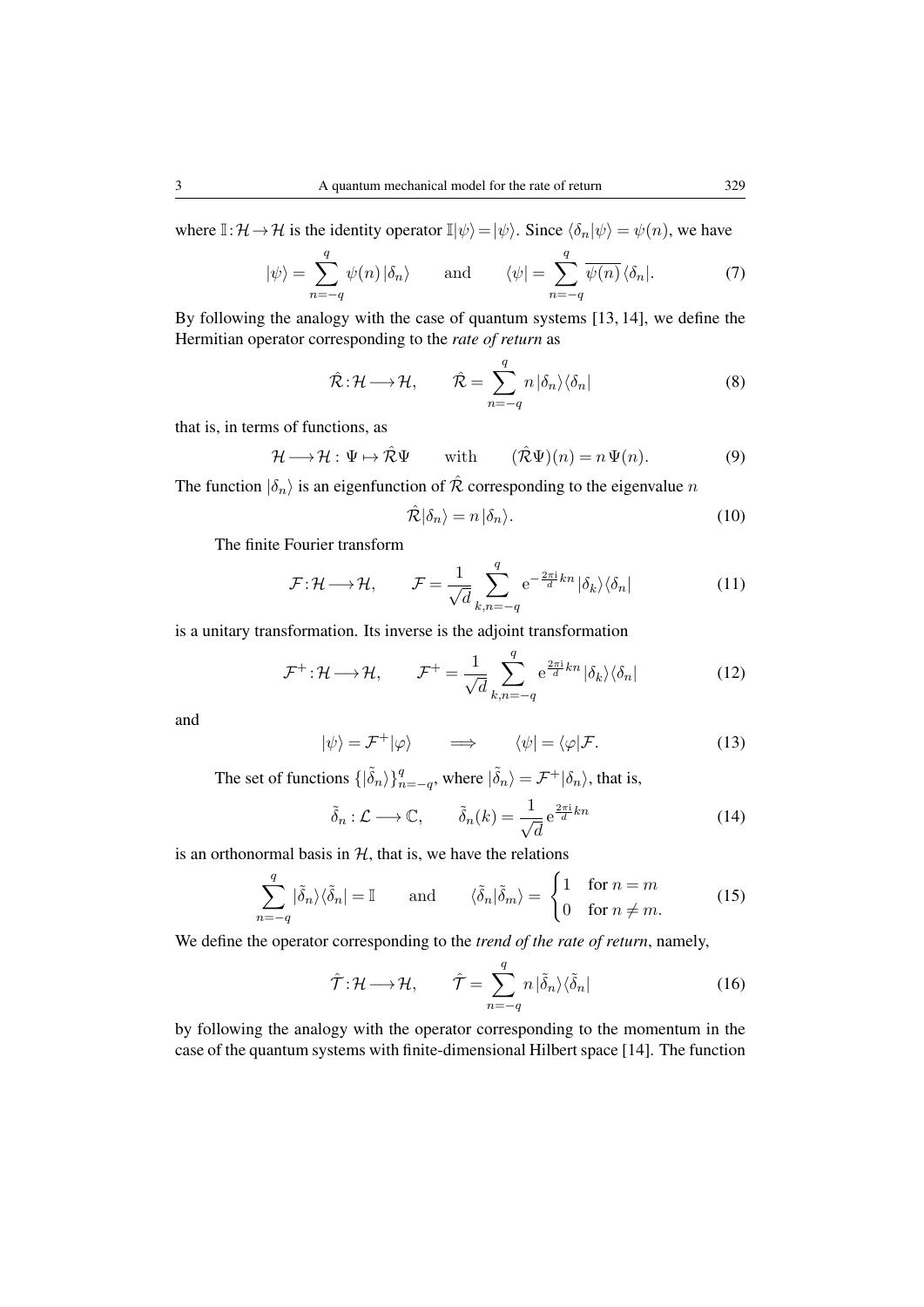$|\tilde{\delta}_n\rangle$  is an eigenfunction of  $\hat{\mathcal{T}}$  corresponding to the eigenvalue n

$$
\hat{\mathcal{T}}|\tilde{\delta}_n\rangle = n|\tilde{\delta}_n\rangle\tag{17}
$$

and

$$
\hat{\mathcal{T}} = \sum_{n=-q}^q n \ket{\tilde{\delta}_n} \bra{\tilde{\delta}_n} = \sum_{n=-q}^q n \mathcal{F}^+ \ket{\delta_n} \bra{\delta_n} \mathcal{F} = \mathcal{F}^+ \hat{\mathcal{R}} \mathcal{F}
$$

that is,

$$
\hat{\mathcal{T}} = \mathcal{F}^+ \hat{\mathcal{R}} \mathcal{F}.\tag{18}
$$

In the case of a normalized function  $\Psi$ , the numbers

$$
\langle \hat{\mathcal{R}} \rangle = \langle \Psi, \hat{\mathcal{R}} \Psi \rangle = \sum_{n=-q}^{q} \overline{\Psi(n)} \hat{\mathcal{R}} \Psi(n) = \sum_{n=-q}^{q} n |\Psi(n)|^2
$$
  

$$
\langle \hat{\mathcal{T}} \rangle = \langle \Psi, \hat{\mathcal{T}} \Psi \rangle = \langle \Psi, \mathcal{F}^+ \hat{\mathcal{R}} \mathcal{F} \Psi \rangle = \langle \mathcal{F}[\Psi], \hat{\mathcal{R}} \mathcal{F}[\Psi] \rangle = \sum_{n=-q}^{q} n |\mathcal{F}[\Psi](n)|^2
$$

represent the *mean value* of the rate of return and of the trend, respectively.

The other financial variables are also described by Hermitian operators. For example, the relation (1), written in the form

$$
\wp = \wp_0 + \wp_0 \mathcal{R}
$$

allows us to define the *price operator* as

$$
\hat{\wp} = \wp_0 \mathbb{I} + \wp_0 \hat{\mathcal{R}}.\tag{19}
$$

# 3. TIME EVOLUTION OF THE RATE OF RETURN

By following the analogy with the quantum systems [13], we assume that there exists a Hermitian operator of the form

$$
\hat{H} = \frac{1}{2\mu}\hat{\mathcal{T}}^2 + \mathcal{V}(\hat{\mathcal{R}}, t)
$$
\n(20)

called the Hamiltonian ( $\mu$  is a positive constant), such that the function

$$
\mathcal{L} \times \mathbb{R} \longrightarrow \mathbb{C} : (n, t) \mapsto \Psi(n, t)
$$

describing the time evolution of the state of our financial system satisfies the Schrödinger equation

$$
i\frac{\partial \Psi}{\partial t} = \hat{H}\,\Psi.
$$
 (21)

The time dependent function  $\Psi(n, t)$  is well-determined by its values  $\Psi(n, 0)$  at  $t = 0$ .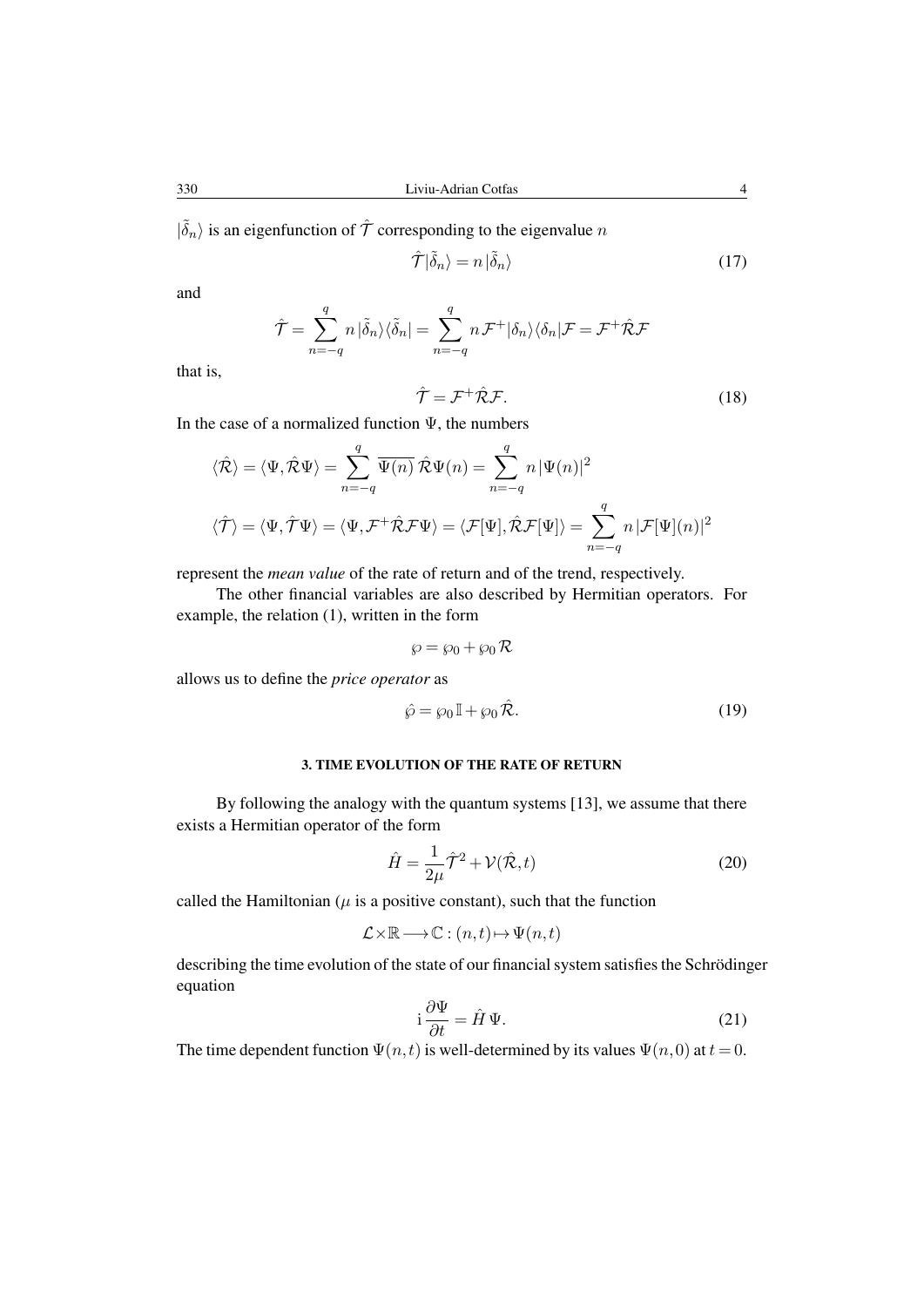The rate of return of the stock market in equilibrium is usually described by a Gaussian function [8]. The Jacobi theta function [16]

$$
\theta_3(z,\tau) = \sum_{\alpha=-\infty}^{\infty} e^{i\pi\tau\alpha^2} e^{2\pi i\alpha z}
$$
 (22)

has several remarkable properties among which we mention:

$$
\theta_3(z+1,\tau) = \theta_3(z,\tau) \tag{23}
$$

$$
\theta_3(z,i\tau) = \frac{1}{\sqrt{\tau}} \exp^{-\frac{\pi z^2}{\tau}} \theta_3\left(\frac{z}{i\tau}, \frac{i}{\tau}\right)
$$
(24)

and [15, 16]

$$
\theta_3\left(\frac{k}{d}, \frac{i\kappa}{d}\right) = \frac{1}{\sqrt{\kappa d}} \sum_{n=-q}^q e^{-\frac{2\pi i}{d}kn} \theta_3\left(\frac{n}{d}, \frac{i}{\kappa d}\right).
$$
 (25)

For any  $\kappa \in (0,\infty)$  the function

$$
\gamma_{\kappa} : \mathcal{L} \longrightarrow \mathbb{C}, \qquad \gamma_{\kappa}(n) = \sum_{m=-\infty}^{\infty} e^{-\frac{\kappa \pi}{d} (md+n)^2}
$$
\n(26)

can be expressed in terms of the Jacobi function  $\theta_3$  as

$$
\gamma_{\kappa}(n) = \frac{1}{\sqrt{\kappa d}} \theta_3\left(\frac{n}{d}, \frac{\mathrm{i}}{\kappa d}\right) \tag{27}
$$

and the relation (25) becomes

$$
\mathcal{F}[\gamma_{\kappa}] = \frac{1}{\sqrt{\kappa}} \gamma_{\frac{1}{\kappa}}.
$$
 (28)

Since  $||\gamma_{\frac{1}{\kappa}}|| = \sqrt{\kappa} ||\mathcal{F}[\gamma_{\kappa}]|| = \sqrt{\kappa} ||\gamma_{\kappa}||$ , the normalized function

$$
\Upsilon_{\kappa} : \mathcal{L} \longrightarrow \mathbb{C}, \qquad \Upsilon_{\kappa}(n) = \frac{\gamma_{\kappa}(n)}{||\gamma_{\kappa}||}
$$

satisfies the relation

$$
\mathcal{F}[\Upsilon_{\kappa}] = \Upsilon_{\frac{1}{\kappa}}.\tag{29}
$$

The function  $\Upsilon_{\kappa}$  can be regarded as a discrete version of the Gaussian function (see Fig. 1) depending on a parameter  $\kappa \in (0,\infty)$ .

In the case of a Hamiltonian (20), the kinetic part  $\frac{1}{2\mu}\hat{\mathcal{T}}^2$  represents the efforts of the traders to change prices [7]. The intensive exchange of information in the world of finances is one of the main sources determining dynamics of prices. The potential part  $V(\hat{R},t)$  of  $\hat{H}$  describes the interactions between traders as well as external economic conditions and even meteorological conditions [7].

The total effect of market information affecting the stock price at a certain time determines either the stock price's rise or the stock price's decline. In order to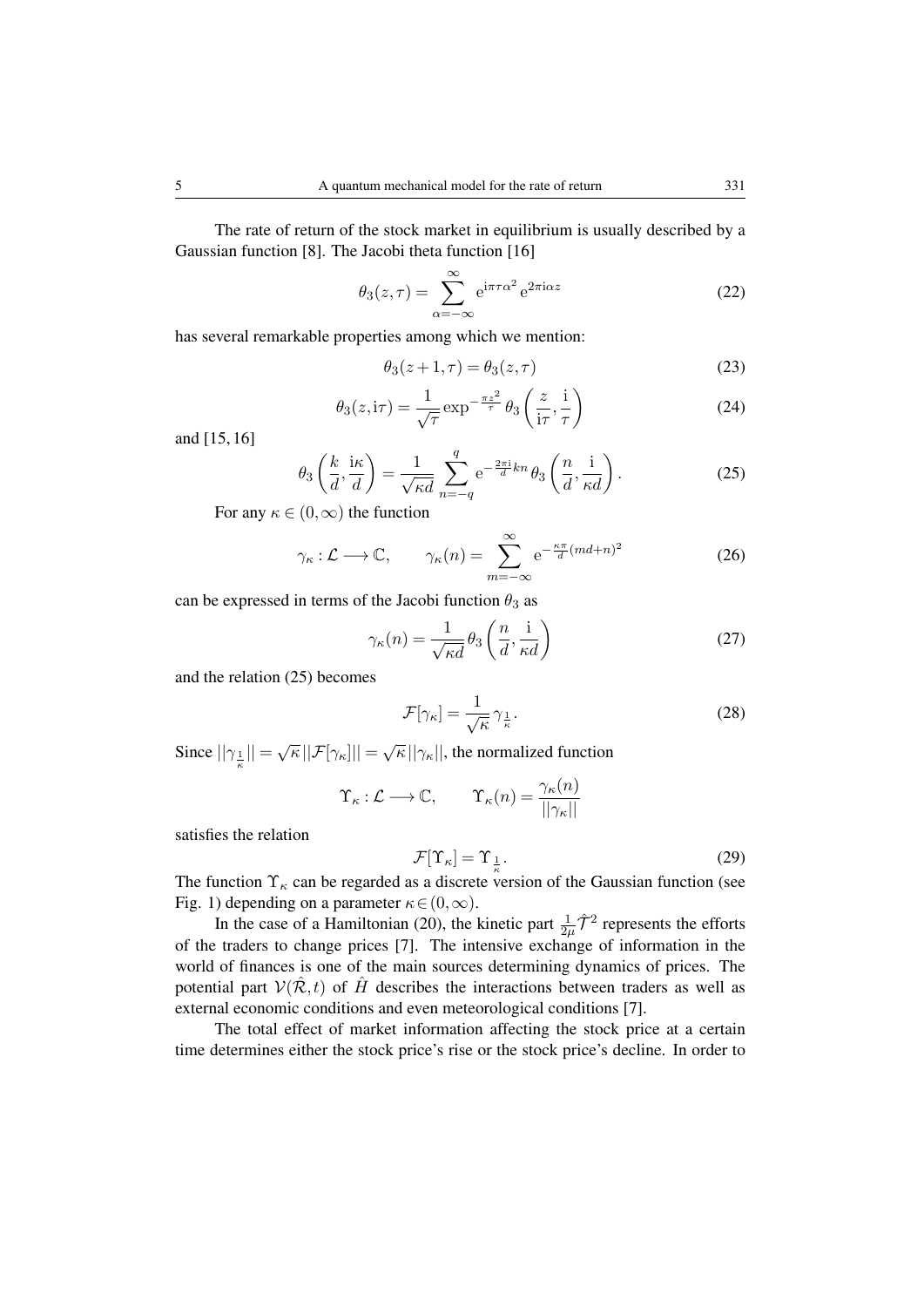

Fig. 1 – The functions  $\gamma_{0.2}$  (left),  $\gamma_1$  (center) and  $\gamma_2$  (right) in the case  $q = 10$ .



Fig. 2 – The probability  $|\Psi(n,t)|^2$  to have a rate of return equal to  $n\%$  for  $t = 0$ , 1800, 3600, 7200, 14400 and 28800 in the particular case  $q = 10$ ,  $\kappa = 0.2$ ,  $\mu = 1$ ,  $\beta = 1/10$ ,  $\omega = 1/5000$ .

illustrate our model, by following [8], we consider an idealized model in which we assume two type of information appear periodically. We choose a cosine function  $\cos \omega t$  to simulate the fluctuation of the information and use the Hamiltonian

$$
\hat{H} = \frac{1}{2\mu}\hat{\mathcal{T}}^2 + \beta \hat{\mathcal{R}} \cos \omega t.
$$
\n(30)

where  $\beta$  is a constant. The solution of the Schrödinger equation

$$
i\frac{\partial \Psi}{\partial t} = \left[\frac{1}{2\mu}\hat{\mathcal{T}}^2 + \beta \hat{\mathcal{R}}\cos\omega t\right]\Psi\tag{31}
$$

can be obtained by using a program in Mathematica [17]. We assume that at the opening time  $(t = 0)$  of the stock market, the wave function describing the rate of